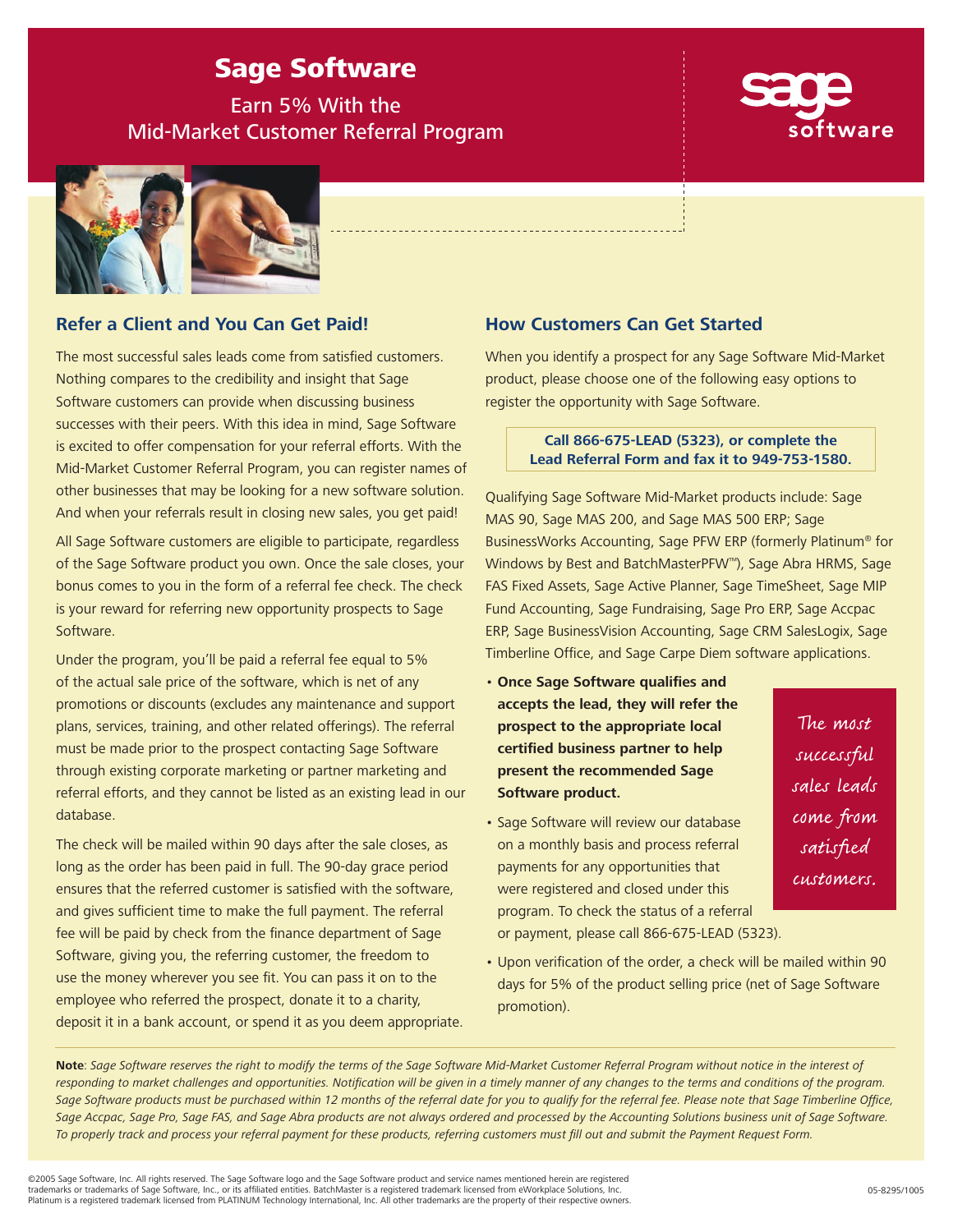## Customer Referral Program Lead Referral Form

## **Please complete this form and fax it to ATTN: Sage Software Lead Development Department at 949-753-1580, or call us at 866-675-LEAD (5323).**

### **Referring Customer Information**

| Account Number:                    |               |      |  |
|------------------------------------|---------------|------|--|
| Company Name:                      | Contact Name: |      |  |
| Address                            |               |      |  |
| City:                              | State:        | ZIP: |  |
| Phone:                             | E-mail:       |      |  |
| <b>Prospect/Client Information</b> |               |      |  |
| Company Name:                      |               |      |  |
| Address:                           |               |      |  |
| City:                              | State:        | ZIP: |  |
| Contact Name:                      | Title:        |      |  |
| Phone:                             | Fax:          |      |  |
| E-mail:                            |               |      |  |

#### **Current Software being used:**

| Accounting:                   | Fixed Assets:<br>Budgeting and Planning: |  |
|-------------------------------|------------------------------------------|--|
| CRM:                          |                                          |  |
| HR and Payroll:               | Nonprofit/Government:                    |  |
| Construction and Real Estate: | Process Manufacturing:                   |  |

#### **New System Evaluation Information – Sage Software products of interest:**

| $\Box$ Sage MAS 90  | $\Box$ Sage Pro               | $\Box$ Sage MIP Fund Accounting | $\Box$ Sage FAS       |
|---------------------|-------------------------------|---------------------------------|-----------------------|
| $\Box$ Sage MAS 200 | $\Box$ Sage Timberline Office | $\Box$ Sage Fundraising         | $\Box$ Sage Timesheet |
| $\Box$ Sage MAS 500 | $\Box$ Sage CRM SalesLogix    | $\Box$ Sage Abra                |                       |
| $\Box$ Sage PFW     | $\Box$ Sage Business Vision   | $\Box$ Sage Active Planner      |                       |
| $\Box$ Sage Accpac  | $\Box$ Sage BusinessWorks     | $\Box$ Sage Carpe Diem          |                       |

#### **Optional Information:**

| What is the current operating system?                                | Is SQL Server the preferred database? |  |
|----------------------------------------------------------------------|---------------------------------------|--|
| What is the budget for software?                                     | Annual revenue:                       |  |
| Timeframe:                                                           | Industry:                             |  |
| No. of employees:                                                    | Number of software users:             |  |
| Name(s) of decision maker(s):                                        | Title:                                |  |
| Other system integrations in place today?                            |                                       |  |
| Other systems being evaluated:                                       |                                       |  |
| Top reasons for replacing current system (critical business issues): |                                       |  |



**Note**: The client cannot be a prospect with whom Sage Software is already working.

©2005 Sage Software, Inc. All rights reserved. The Sage Software logo and the Sage Software product and service names mentioned herein are registered trademarks or trademarks of Sage Software, Inc., or its affiliated entities. BatchMaster is a registered trademark licensed from eWorkplace Solutions, Inc.<br>Platinum is a registered trademark licensed from PLATINUM Technolo